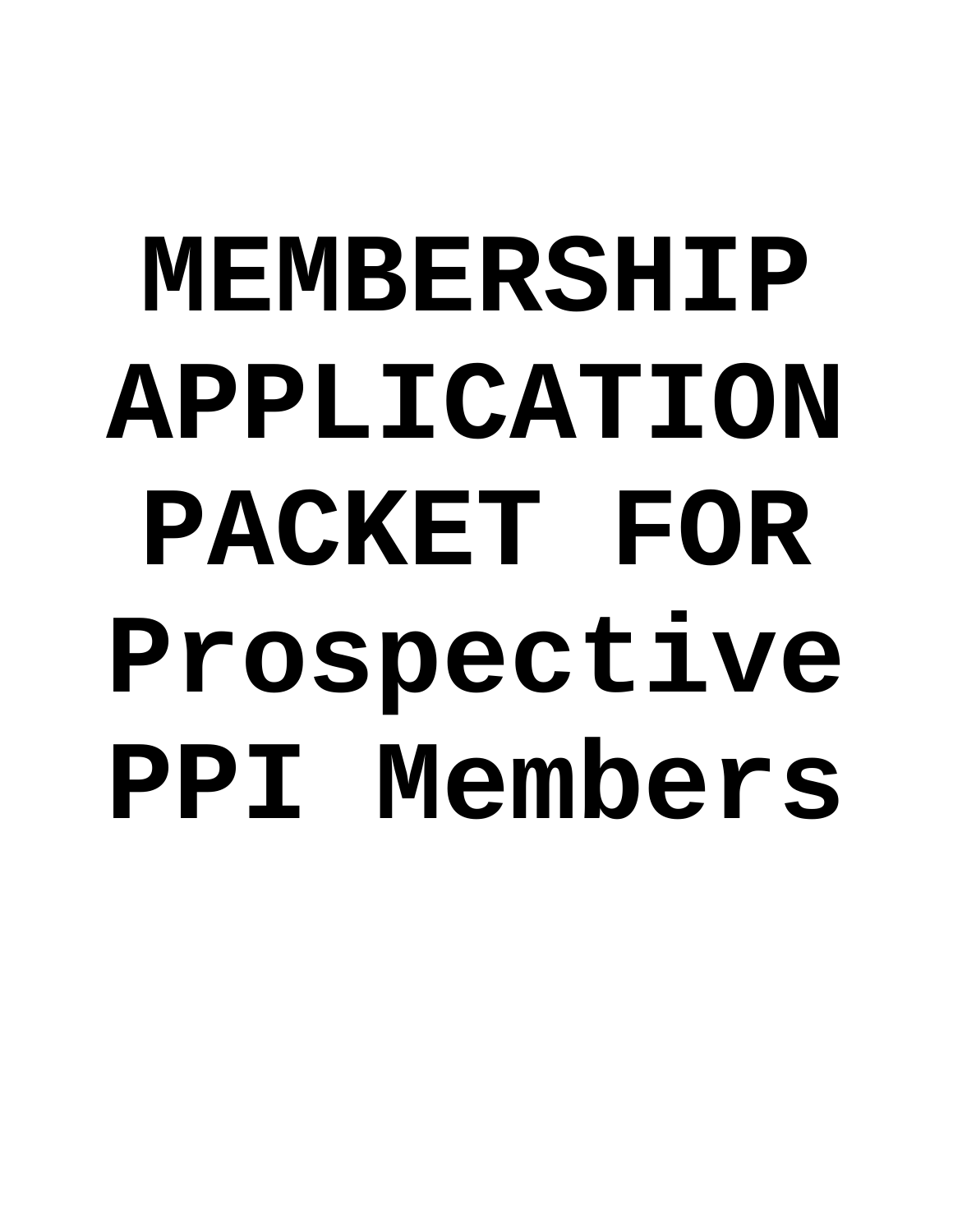# **INSTRUCTIONS**

**Please find enclosed the literature for becoming a Pecan Producers, Inc. member.** 

**When you decide to join, please follow these steps:** 

- **1. Fill out the MEMBERSHIP APPLICATION.**
- **2. Fill out and sign the W-9 form PAYER'S REQUEST FOR TAXPAYER IDENTIFICATION NUMBER.**
- **3. Send copy of Texas State Agriculture & Timber Registration Number Card**
- **5. Sign Notice to Buyer form.**
- **6. Please return all of the literature above with your \$ 100.00 membership fee to**

**Pecan Producers, Inc. 324 SH 16 S Goldthwaite, TX 76844** 

**Make sure everything has been signed and read through carefully. PPI By-Laws are available for download.** 

**If you have any more questions, please feel free to call 1.800. 527-1825.**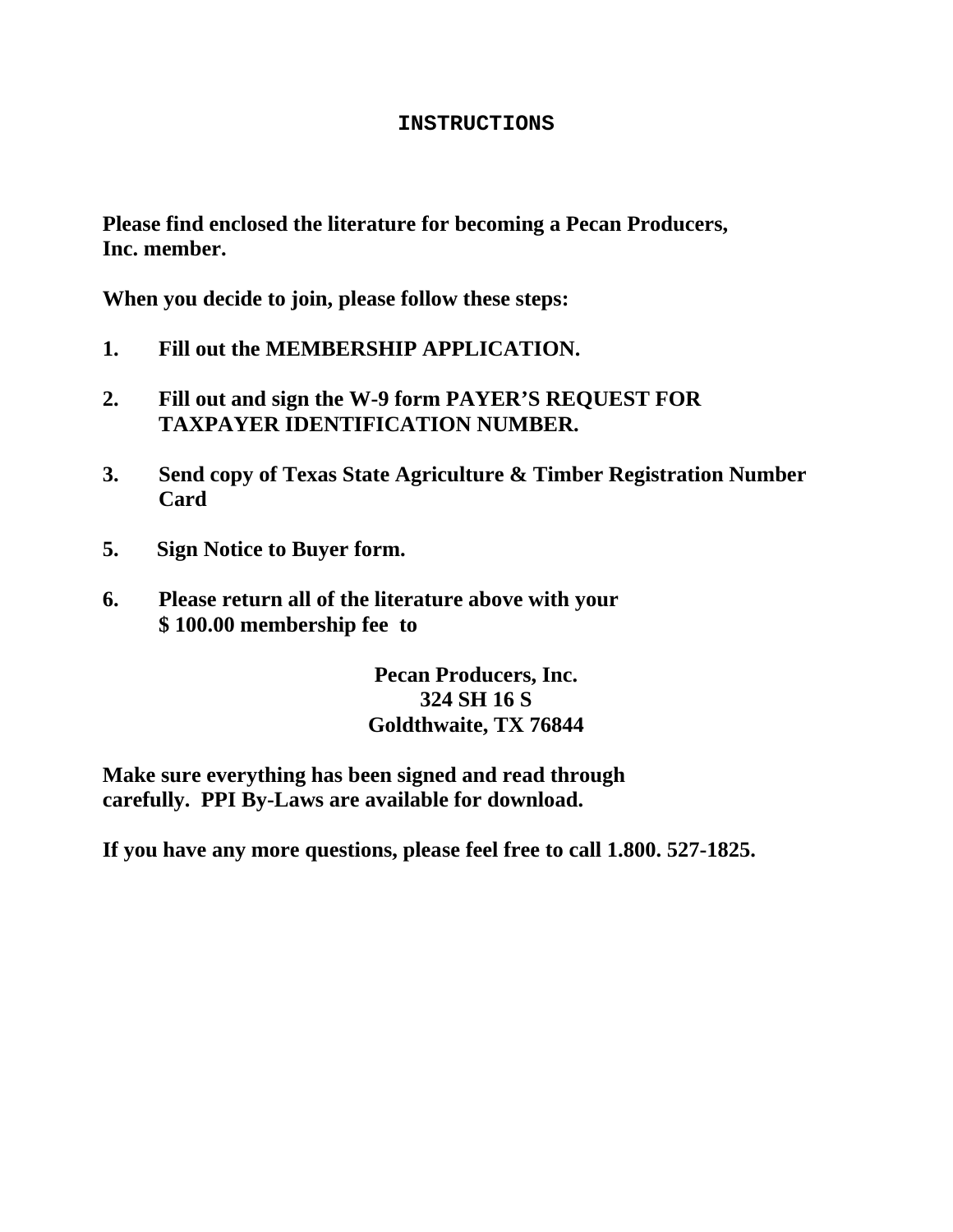#### MEMBERSHIP APPLICATION

### PECAN PRODUCERS INCORPORATED 324 Hwy 16 South Goldthwaite, TX 76844 \*\*\*\*\*\*\*\*\*\*\*\*\*\*\*\*\*\*\*\*\*\*\*\*\*\*\*\*\*\*\*\*\*\*\*\*\*\*\*\*\*\*\*\*\*\*\*\*\*\*\*\*\*\*\*\*\*\*\*\*\*\*\*\*\*\*\*\*\*\*\*\*\*\*\*\*\*\*

Application for membership in the Pecan Producers, Incorporated is hereby submitted as provided for in the By-laws.

I agree to comply with the regulations and requirements of the By-laws, the policies established by the Board of Directors, and any actions passed by the membership in special or regular meeting.

I agree to assume full responsibilities of membership. I acknowledge receipt of a copy of the By-laws and an explanation of the 1962 Revenue Act.

It is understood that, if approved by the Board of Directors, I will be admitted with full rights of membership as soon as the par value of \$ 100.00 share of stock has been earned by patronage or paid in cash.

\_\_\_\_\_\_\_\_\_\_\_\_\_\_\_\_\_\_\_\_\_\_\_\_\_\_\_\_\_\_\_\_\_\_\_\_\_\_\_\_\_\_\_\_\_\_\_\_\_\_\_\_\_\_\_\_\_\_\_\_\_\_\_\_\_\_\_\_\_\_\_\_\_\_\_\_\_\_\_\_

Please issue the Stock Certificate in the name or names of:

| (Please Print)                                                                          |                                                                                      |       |  |
|-----------------------------------------------------------------------------------------|--------------------------------------------------------------------------------------|-------|--|
| My Social Security No. or                                                               |                                                                                      |       |  |
|                                                                                         |                                                                                      |       |  |
|                                                                                         |                                                                                      |       |  |
|                                                                                         |                                                                                      |       |  |
| (Mailing Address)                                                                       | (State)                                                                              | (Zip) |  |
|                                                                                         |                                                                                      |       |  |
|                                                                                         |                                                                                      |       |  |
| I certify that I am a producer of pecans I the territory served by this<br>cooperative. |                                                                                      |       |  |
|                                                                                         |                                                                                      |       |  |
|                                                                                         |                                                                                      |       |  |
|                                                                                         | Pecan Producers, Incorporated<br>Accepted by Authorization of the Board of Directors |       |  |
|                                                                                         | 20                                                                                   |       |  |

PPI Authorized Personnel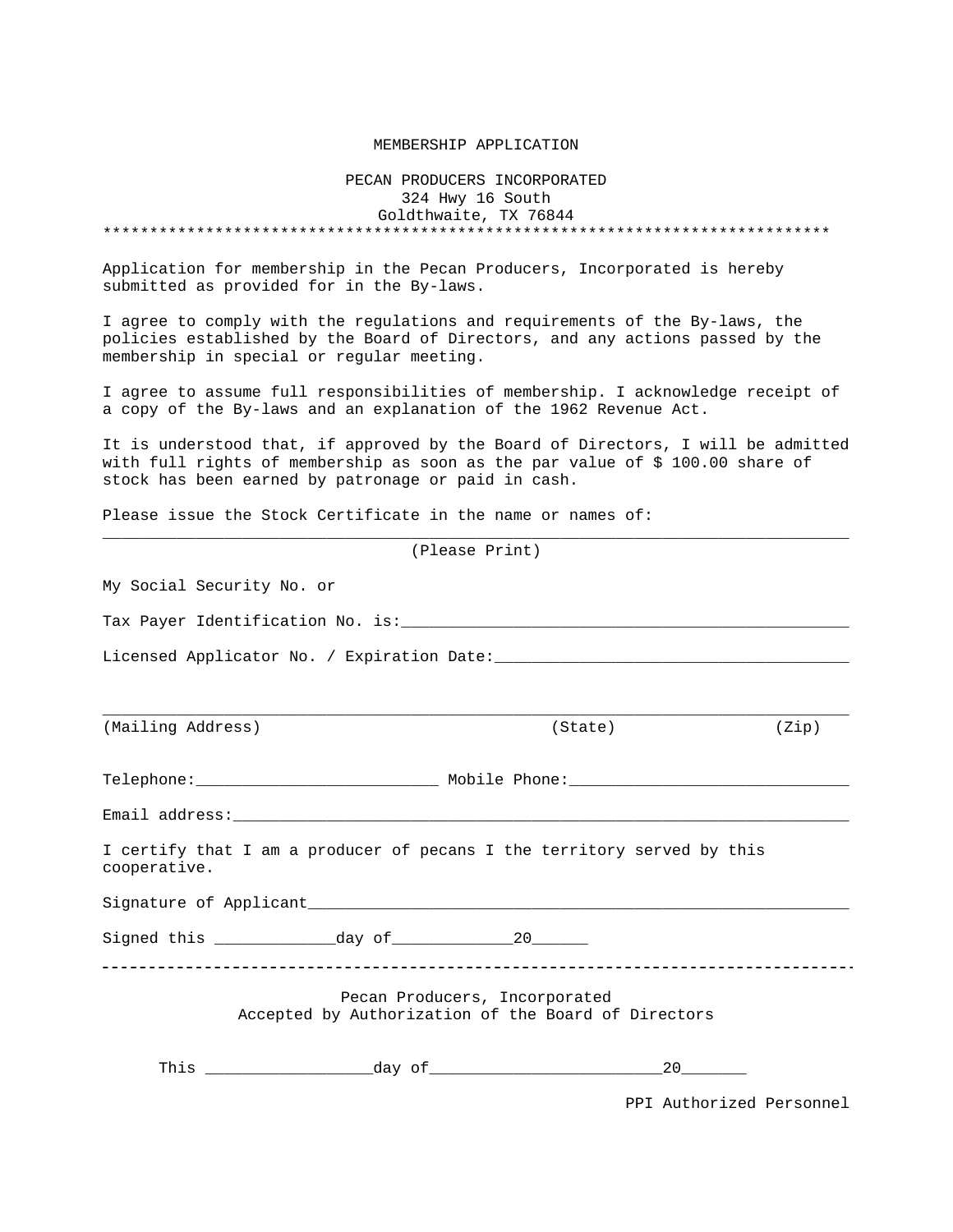| Form                                   | <b>M-9</b><br><b>Request for Taxpayer</b><br>(Rev. November 2005)<br><b>Identification Number and Certification</b><br>Department of the Treasury<br>Internal Revenue Service |                                                                         |                                         | Give form to the<br>requester. Do not<br>send to the IRS. |  |
|----------------------------------------|-------------------------------------------------------------------------------------------------------------------------------------------------------------------------------|-------------------------------------------------------------------------|-----------------------------------------|-----------------------------------------------------------|--|
| $\sim$                                 | Name (as shown on your income tax return)                                                                                                                                     |                                                                         |                                         |                                                           |  |
| page<br>S                              | Business name, if different from above                                                                                                                                        |                                                                         |                                         |                                                           |  |
| Specific Instructions<br>Print or type | Check appropriate box:                                                                                                                                                        | Individual/<br>Corporation<br>Partnership<br>Other I<br>Sole proprietor |                                         | Exempt from backup<br>withholding                         |  |
|                                        | Address (number, street, and apt. or suite no.)                                                                                                                               |                                                                         | Requester's name and address (optional) |                                                           |  |
|                                        | City, state, and ZIP code                                                                                                                                                     |                                                                         |                                         |                                                           |  |
| See:                                   | List account number(s) here (optional)                                                                                                                                        |                                                                         |                                         |                                                           |  |
| Part I                                 |                                                                                                                                                                               | Taxpayer Identification Number (TIN)                                    |                                         |                                                           |  |

packup withholding. For individuals, this is your social security number (כּוֹאוֹ, However, for a resident<br>alien, sole proprietor, or disregarded entity, see the Part I instructions on page 3. For other entities, it is your employer identification number (EIN). If you do not have a number, see How to get a TIN on page 3. Note. If the account is in more than one name, see the chart on page 4 for guidelines on whose

| Social security number |                                       |  |
|------------------------|---------------------------------------|--|
|                        |                                       |  |
|                        |                                       |  |
|                        | <b>Employer identification number</b> |  |

#### Part II Certification

number to enter.

Under penalties of perjury, I certify that:

1. The number shown on this form is my correct taxpayer identification number (or I am waiting for a number to be issued to me), and

- 2. I am not subject to backup withholding because: (a) I am exempt from backup withholding, or (b) I have not been notified by the Internal Revenue Service (IRS) that I am subject to backup withholding as a result of a failure to report all interest or dividends, or (c) the IRS has notified me that I am no longer subject to backup withholding, and
- 3. I am a U.S. person (including a U.S. resident alien).

Certification instructions. You must cross out item 2 above if you have been notified by the IRS that you are currently subject to backup withholding because you have failed to report all interest and dividends on your tax return. For real estate transactions, item 2 does not apply. For mortgage interest paid, acquisition or abandonment of secured property, cancellation of debt, contributions to an individual retirement arrangement (IRA), and generally, payments other than interest and dividends, you are not required to sign the Certification, but you must provide your correct TIN. (See the instructions on page 4.)

| Sign<br>Here<br>$\sim$ | ature of<br>person P | Date |  |
|------------------------|----------------------|------|--|
|------------------------|----------------------|------|--|

#### **Purpose of Form**

A person who is required to file an information return with the IRS, must obtain your correct taxpayer identification number (TIN) to report, for example, income paid to you, real estate transactions, mortgage interest you paid, acquisition or abandonment of secured property, cancellation of debt, or contributions you made to an IRA

U.S. person. Use Form W-9 only if you are a U.S. person (including a resident alien), to provide your correct TIN to the person requesting it (the requester) and, when applicable, to:

1. Certify that the TIN you are giving is correct (or you are waiting for a number to be issued),

2. Certify that you are not subject to backup withholding, or

3. Claim exemption from backup withholding if you are a U.S. exempt payee.

In 3 above, if applicable, you are also certifying that as a U.S. person, your allocable share of any partnership income from a U.S. trade or business is not subject to the withholding tax on foreign partners' share of effectively connected income.

Note. If a requester gives you a form other than Form W-9 to request your TIN, you must use the requester's form if it is substantially similar to this Form W-9.

For federal tax purposes, you are considered a person if you are:

• An individual who is a citizen or resident of the United States,

• A partnership, corporation, company, or association created or organized in the United States or under the laws of the United States, or

 $\bullet$  Any estate (other than a foreign estate) or trust. See<br>Regulations sections 301.7701-6(a) and 7(a) for additional information.

Special rules for partnerships. Partnerships that conduct a trade or business in the United States are generally required to pay a withholding tax on any foreign partners' share of income from such business. Further, in certain cases where a Form W-9 has not been received, a partnership is required to presume that a partner is a foreign person, and pay the withholding tax. Therefore, if you are a U.S. person that is a partner in a partnership conducting a trade or business in the United States, provide Form W-9 to the partnership to<br>establish your U.S. status and avoid withholding on your share of partnership income.

The person who gives Form W-9 to the partnership for purposes of establishing its U.S. status and avoiding withholding on its allocable share of net income from the partnership conducting a trade or business in the United States is in the following cases

. The U.S. owner of a disregarded entity and not the entity,

Cat. No. 10231X

Form W-9 (Rev. 11-2005)